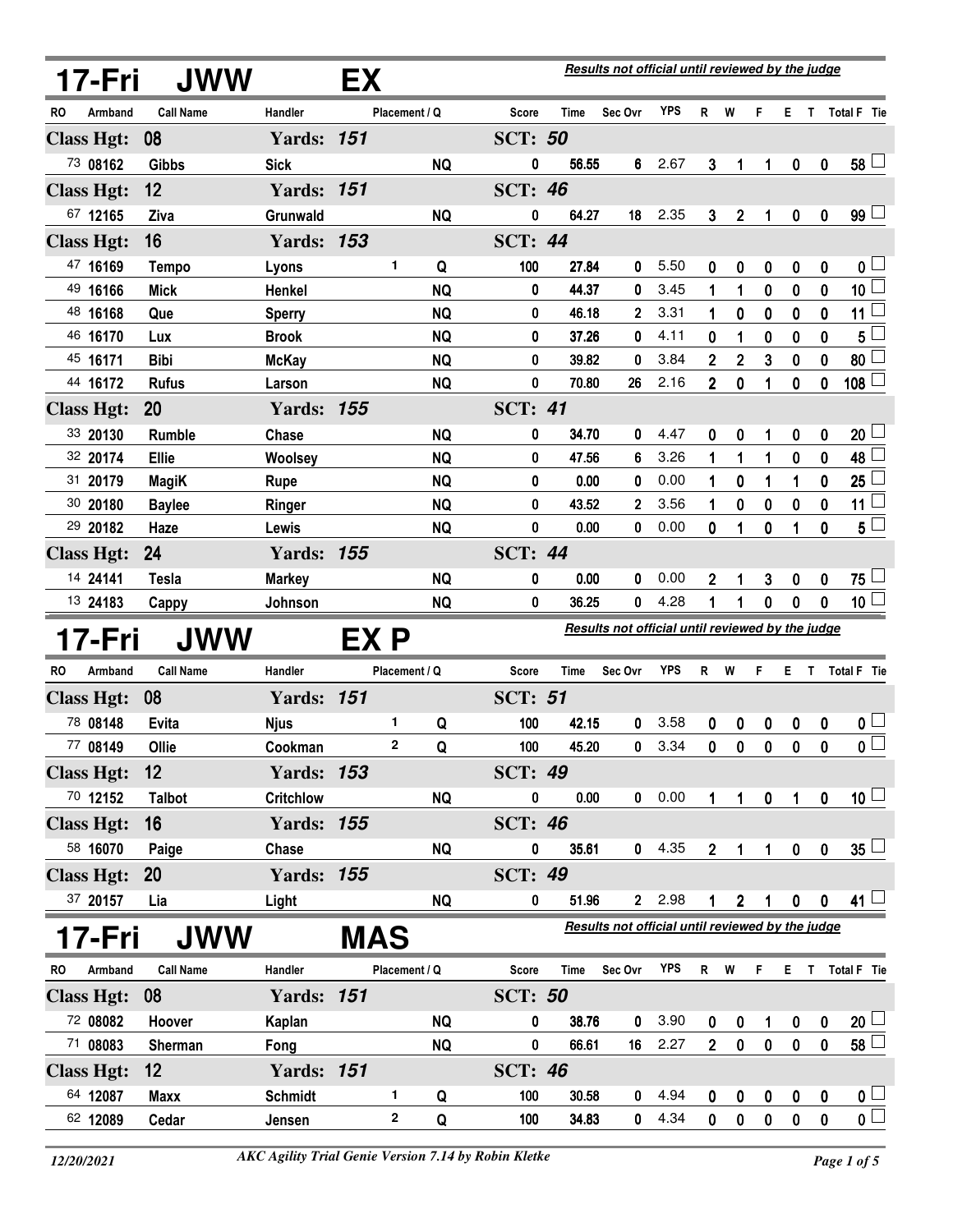| 66 12085          | <b>Birthday</b>  | <b>Beall</b>          | 3             | Q          | 100            | 36.24 | 0                                                | 4.17 | 0                | 0                | 0              | 0                | 0                | $0\perp$                |
|-------------------|------------------|-----------------------|---------------|------------|----------------|-------|--------------------------------------------------|------|------------------|------------------|----------------|------------------|------------------|-------------------------|
| 60 12092          | Griffen          | <b>Trede</b>          | 4             | Q          | 100            | 39.30 | 0                                                | 3.84 | 0                | 0                | $\bf{0}$       | $\bf{0}$         | 0                | $0\perp$                |
| 59 12096          | <b>Midget</b>    | <b>Sperry</b>         |               | Q          | 100            | 40.85 | 0                                                | 3.70 | 0                | 0                | 0              | 0                | 0                | 0 L                     |
| 65 12086          | <b>Neko</b>      | <b>Burns</b>          |               | <b>NQ</b>  | 0              | 34.25 | 0                                                | 4.41 | 1                | 1                | 0              | $\bf{0}$         | 0                | 10 <sup>1</sup>         |
| 63 12088          | Frodo            | <b>Plymate</b>        |               | <b>NQ</b>  | 0              | 48.92 | 2                                                | 3.09 | 2                | 1                | 1              | 0                | 0                | 41 <sup>1</sup>         |
| 61 12091          | <b>Risk</b>      | Lovett                |               | <b>NQ</b>  | 0              | 31.18 | 0                                                | 4.84 | $\mathbf{0}$     | 0                | 1              | $\pmb{0}$        | $\bf{0}$         | $20\perp$               |
| <b>Class Hgt:</b> | 16               | <b>Yards: 153</b>     |               |            | <b>SCT: 44</b> |       |                                                  |      |                  |                  |                |                  |                  |                         |
| 39 16107          | Kite             | <b>Parker</b>         | 1             | Q          | 100            | 26.70 | 0                                                | 5.73 | 0                | 0                | 0              | $\boldsymbol{0}$ | $\boldsymbol{0}$ | 0 <sub>1</sub>          |
| 40 16106          | <b>Peaches</b>   | Linthicum             | $\mathbf{2}$  | Q          | 100            | 32.37 | 0                                                | 4.73 | 0                | 0                | 0              | 0                | 0                | 0 <sub>1</sub>          |
| 43 16098          | Aria             | <b>Beattie Massey</b> |               | <b>NQ</b>  | 0              | 28.28 | 0                                                | 5.41 | 0                | 0                | 1              | 0                | 0                | 20                      |
| 41 16105          | Raiden           | Winkle                |               | <b>NQ</b>  | 0              | 32.34 | 0                                                | 4.73 | $\mathbf 2$      | 1                | 1              | 0                | $\mathbf 0$      | 35                      |
| 38 16108          | <b>Everett</b>   | <b>Beattie Massey</b> |               | <b>NQ</b>  | 0              | 0.00  | 0                                                | 0.00 | 1                | 0                | 0              | 1                | 0                | $5\sqcup$               |
| <b>Class Hgt:</b> | 20               | <b>Yards: 155</b>     |               |            | <b>SCT: 41</b> |       |                                                  |      |                  |                  |                |                  |                  |                         |
| 26 20113          | Jette "Jet"      | <b>McCully</b>        | 1             | Q          | 100            | 23.35 | 0                                                | 6.64 | 0                | 0                | 0              | $\pmb{0}$        | $\mathbf 0$      | 0 <sub>1</sub>          |
| 28 20111          | O. C. D.         | <b>Urquhart</b>       | $\mathbf{2}$  | Q          | 100            | 25.69 | 0                                                | 6.03 | 0                | 0                | 0              | 0                | 0                | 0 <sub>1</sub>          |
| 24 20115          | <b>Story</b>     | Robertson             | 3             | Q          | 100            | 27.77 | 0                                                | 5.58 | 0                | 0                | 0              | $\mathbf 0$      | 0                | 0 l                     |
| 22 20118          | Aspen            | <b>Mierisch</b>       | 4             | Q          | 100            | 29.14 | 0                                                | 5.32 | 0                | 0                | 0              | 0                | 0                | 0                       |
| 27 20112          | Faith            | Lorenz                |               | <b>NQ</b>  | 0              | 0.00  | 0                                                | 0.00 | 1                | 0                | 1              | 1                | 0                | 25                      |
| 25 20114          | <b>Apollo</b>    | Hammer                |               | <b>NQ</b>  | 0              | 34.66 | 0                                                | 4.47 | $\mathbf 2$      | 1                | 0              | 0                | 0                | 15                      |
| 23 20117          | <b>Misty</b>     | <b>Bruce</b>          |               | <b>NQ</b>  | 0              | 49.83 | 8                                                | 3.11 | 1                | 0                | 0              | $\mathbf 0$      | 0                | 29                      |
| 21 20120          | Neo              | Norlen                |               | <b>NQ</b>  | 0              | 0.00  | 0                                                | 0.00 | 0                | 0                | 0              | 1                | 0                | 0                       |
| 19 20123          | Cajun            | Tung                  |               | <b>NQ</b>  | 0              | 25.20 | 0                                                | 6.15 | 0                | $\bf{0}$         | 1              | $\bf{0}$         | $\mathbf 0$      | 20                      |
| 18 20126          | Zuki             | Hsia                  |               | <b>NQ</b>  | 0              | 37.98 | 0                                                | 4.08 | 1                | $\boldsymbol{2}$ | 1              | 0                | 0                | 35                      |
| 17 20127          | Gemini           | Hammer                |               | <b>NQ</b>  | 0              | 38.87 | 0                                                | 3.99 | 1                | 1                | $\overline{2}$ | $\mathbf 0$      | $\bf{0}$         | 50                      |
| 16 20132          | <b>Kinsey</b>    | Schottman             |               | <b>NQ</b>  | 0              | 25.11 | 0                                                | 6.17 | 1                | 1                | 1              | 0                | 0                | 30                      |
| 15 20133          | Franky           | <b>Baker</b>          |               | <b>NQ</b>  | 0              | 34.72 | 0                                                | 4.46 | 1                | 1                | 1              | $\bf{0}$         | 0                | 30                      |
| 20 20122          | Panzer           | Chapman               |               | <b>ABS</b> | 0              | 0.00  | 0                                                | 0.00 | 0                | 0                | 0              | $\bf{0}$         | $\mathbf 0$      | 0 <sub>1</sub>          |
| <b>Class Hgt:</b> | 24               | <b>Yards: 155</b>     |               |            | <b>SCT: 44</b> |       |                                                  |      |                  |                  |                |                  |                  |                         |
| 5 24142           | <b>Secret</b>    | Petrozzi              | 1.            | Q          | 100            | 28.01 | 0                                                | 5.53 | 0                | $\pmb{0}$        | $\pmb{0}$      | $\pmb{0}$        | $\pmb{0}$        | 0 <sub>1</sub>          |
| 11 24135          | <b>Strutz</b>    | <b>McKay</b>          | 2             | Q          | 100            | 29.36 | 0                                                | 5.28 | 0                | 0                | 0              | 0                | 0                | $\overline{\mathbf{0}}$ |
| 7 24139           | <b>Benson</b>    | Liebmann              | 3             | Q          | 100            | 32.27 | 0                                                | 4.80 | 0                | 0                | 0              | $\mathbf 0$      | $\mathbf 0$      | 0 <sup>1</sup>          |
| 12 20119          | Jada             | <b>Rupe</b>           |               | <b>NQ</b>  | 0              | 0.00  | 0                                                | 0.00 | 0                | 0                | 2              | 1                | 0                | 40 <sup>1</sup>         |
| 10 24136          | Juneau           | <b>Markey</b>         |               | <b>NQ</b>  | 0              | 38.19 | 0                                                | 4.06 |                  | 1                |                | 0                | 0                | 30                      |
| 924137            | <b>Bobby</b>     | <b>Tomlinson</b>      |               | <b>NQ</b>  | 0              | 40.45 | 0                                                | 3.83 |                  | 2                | 0              | 0                | 0                | 15                      |
| 8 24138           | Zia              | Vosburgh              |               | <b>NQ</b>  | 0              | 0.00  | 0                                                | 0.00 | 0                | 1                | 0              | 1                | $\mathbf 0$      | 5                       |
| 6 24140           | <b>Samwise</b>   | <b>Satterfield</b>    |               | <b>NQ</b>  | 76             | 52.60 | 8                                                | 2.95 | 0                | 0                | 0              | 0                | 0                | 24 <sup>1</sup>         |
| 4 24143           | <b>Dazzle</b>    | Kletke                |               | <b>NQ</b>  | 0              | 37.94 | 0                                                | 4.09 |                  | 1                |                | 0                | 0                | 30                      |
| 3 24145           | Jury             | Light                 |               | <b>NQ</b>  | 0              | 32.76 | 0                                                | 4.73 | 0                | 0                |                | 0                | 0                | 20 <sup>1</sup>         |
| 224146            | Griffin          | <b>Dellorto</b>       |               | <b>NQ</b>  | 0              | 35.37 | 0                                                | 4.38 | 1                | 1                | 1              | $\mathbf 0$      | $\mathbf 0$      | $30\perp$               |
| <b>Class Hgt:</b> | <b>24C</b>       | <b>Yards: 155</b>     |               |            | <b>SCT: 41</b> |       |                                                  |      |                  |                  |                |                  |                  |                         |
| 1 24C147          | Peak             | Snelleman             | 1             | Q          | 100            | 23.16 | 0                                                | 6.69 | $\boldsymbol{0}$ | 0                | $\mathbf 0$    | $\boldsymbol{0}$ | $\bf{0}$         | 0 <sub>1</sub>          |
|                   |                  |                       |               |            |                |       | Results not official until reviewed by the judge |      |                  |                  |                |                  |                  |                         |
| 17-Fri            | <b>JWW</b>       |                       | <b>MAS P</b>  |            |                |       |                                                  |      |                  |                  |                |                  |                  |                         |
| Armband<br>RO.    | <b>Call Name</b> | Handler               | Placement / Q |            | <b>Score</b>   | Time  | Sec Ovr                                          | YPS  | $\mathsf{R}$     | W                | F.             |                  |                  | E T Total F Tie         |
| Class Hgt: 04     |                  | <b>Yards: 151</b>     |               |            | <b>SCT: 55</b> |       |                                                  |      |                  |                  |                |                  |                  |                         |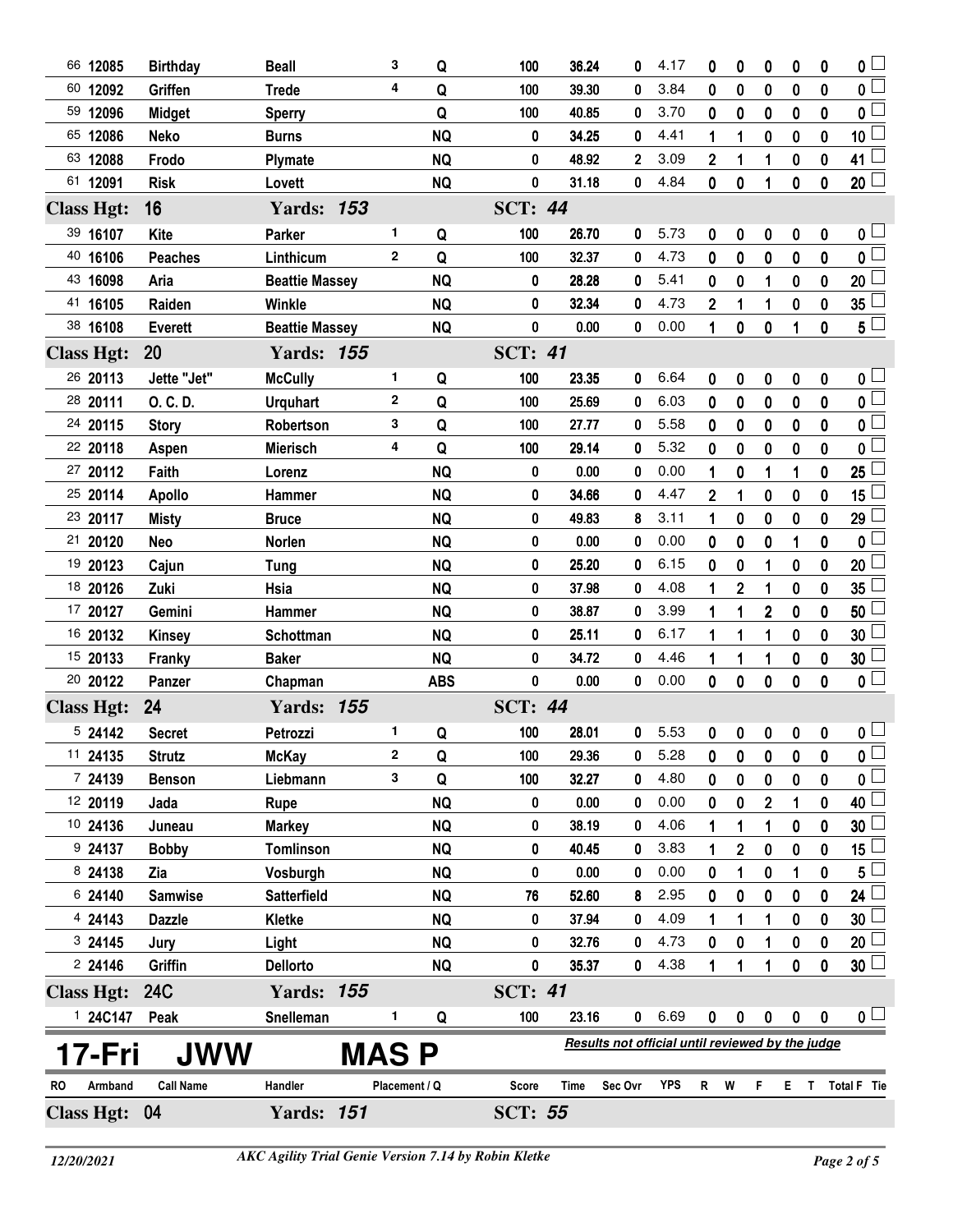| 79 04055             | Lincoln             | <b>McCully</b>          |            | 1              | Q              | 100            | 48.03         | 0                                                | 3.14         | 0                | 0              | 0                 | 0                   | 0                | 0                                  |
|----------------------|---------------------|-------------------------|------------|----------------|----------------|----------------|---------------|--------------------------------------------------|--------------|------------------|----------------|-------------------|---------------------|------------------|------------------------------------|
| 80 04054             | <b>Bunny</b>        | Fong                    |            |                | <b>NQ</b>      | 0              | 0.00          | 0                                                | 0.00         | 0                | 1              | 0                 | 1                   | $\bf{0}$         | $5^{\square}$                      |
| 81 04053             | Whimsy              | Kletke                  |            |                | <b>ABS</b>     | 0              | 0.00          | 0                                                | 0.00         | 0                | 0              | 0                 | $\bf{0}$            | $\boldsymbol{0}$ | $\overline{\mathbf{0}}$            |
| <b>Class Hgt:</b>    | 08                  | <b>Yards: 151</b>       |            |                |                | <b>SCT: 51</b> |               |                                                  |              |                  |                |                   |                     |                  |                                    |
| 75 08059             | <b>Agent Cooper</b> | <b>Beall</b>            |            | 1.             | Q              | 100            | 36.09         | 0                                                | 4.18         | 0                | 0              | 0                 | 0                   | 0                | 0 <sub>0</sub>                     |
| 76 08056             | <b>Ebbie</b>        | <b>Sick</b>             |            | $\overline{2}$ | Q              | 100            | 42.28         | 0                                                | 3.57         | 0                | 0              | 0                 | 0                   | 0                | $\overline{\mathbf{0}}$            |
| 74 08150             | Dot                 | <b>Hughes</b>           |            |                | <b>NQ</b>      | 0              | 38.71         | 0                                                | 3.90         | $\overline{2}$   | $\bf{0}$       | $\mathbf 0$       | $\bf{0}$            | $\mathbf{0}$     | 10 <sup>1</sup>                    |
| <b>Class Hgt:</b>    | 12                  | <b>Yards: 153</b>       |            |                |                | <b>SCT: 49</b> |               |                                                  |              |                  |                |                   |                     |                  |                                    |
| 42 16101             | <b>Taliesin</b>     | <b>Cramer</b>           |            | 1              | Q              | 100            | 43.50         | 0                                                | 3.52         | 0                | 0              | 0                 | 0                   | 0                | 0 <sub>1</sub>                     |
| 69 12061             | <b>Mistalyn</b>     | <b>Winkle</b>           |            |                | <b>NQ</b>      | 0              | 36.84         | 0                                                | 4.15         | 1                | 1              | 1                 | 0                   | $\pmb{0}$        | 30 <sup>1</sup>                    |
| 68 12063             | Liberty             | Lyons                   |            |                | <b>NQ</b>      | 0              | 41.25         | 0                                                | 3.71         | $\overline{2}$   | 1              | 0                 | $\mathbf 0$         | $\mathbf 0$      | $15\square$                        |
| <b>Class Hgt:</b>    | 16                  | <b>Yards: 155</b>       |            |                |                | <b>SCT: 46</b> |               |                                                  |              |                  |                |                   |                     |                  |                                    |
| 57 16064             | <b>Kreed</b>        | Lewis                   |            | 1              | Q              | 100            | 24.72         | 0                                                | 6.27         | 0                | 0              | 0                 | 0                   | 0                | 0 <sub>1</sub>                     |
| 56 16066             | Azi                 | <b>Foisie</b>           |            | $\mathbf{2}$   | Q              | 100            | 35.34         | 0                                                | 4.39         | 0                | 0              | 0                 | 0                   | 0                | $\overline{\mathbf{0}}$            |
| 50 16078             | <b>Diego</b>        | Levenson                |            | 3              | Q              | 100            | 42.58         | 0                                                | 3.64         | 0                | 0              | 0                 | 0                   | 0                | 0 <sup>1</sup>                     |
| 55 16068             | <b>Shakira</b>      | Levine                  |            |                | <b>NQ</b>      | 0              | 24.69         | 0                                                | 6.28         | 0                | 0              | 3                 | 0                   | 0                | 60                                 |
| 54 16072             | Partygirl           | <b>Omalanz</b>          |            |                | <b>NQ</b>      | 0              | 31.96         | 0                                                | 4.85         | 1                | 0              | 0                 | 0                   | 0                | 5                                  |
| 53 16073             | <b>Mynx</b>         | <b>Kletke</b>           |            |                | <b>NQ</b>      | 0              | 34.64         | 0                                                | 4.47         | 1                | 0              | 0                 | 0                   | 0                | 5                                  |
| 52 16074             | <b>Nadia</b>        | <b>Timmons</b>          |            |                | <b>NQ</b>      | 0              | 40.69         | 0                                                | 3.81         | $\mathbf 2$      | $\overline{2}$ | 1                 | 0                   | 0                | 40                                 |
| 51 16077             | Jazz                | <b>Bruce</b>            |            |                | <b>NQ</b>      | 0              | 53.53         | 7                                                | 2.90         | 1                | 0              | 0                 | 0                   | 0                | 26 <sup>1</sup>                    |
| <b>Class Hgt:</b>    | 20                  | <b>Yards: 155</b>       |            |                |                | <b>SCT: 49</b> |               |                                                  |              |                  |                |                   |                     |                  |                                    |
| 36 20079             | <b>Nitro</b>        | Levine                  |            |                | <b>NQ</b>      | 0              | 49.35         | 0                                                | 3.14         | 1                | 0              | 1                 | 0                   | 0                | 25 <sup>1</sup>                    |
|                      |                     |                         |            |                |                |                |               |                                                  |              |                  |                |                   |                     |                  |                                    |
| 35 20080             | <b>Dude</b>         | <b>Madsen</b>           |            |                | <b>NQ</b>      | 0              | 31.94         | 0                                                | 4.85         | 0                | 0              | 1                 | $\bf{0}$            | $\pmb{0}$        | 20 <sup>1</sup>                    |
| 34 20081             | Phoebe              | Yasinski                |            |                | <b>NQ</b>      | 0              | 42.99         | 0                                                | 3.61         | $\overline{2}$   | 1              | 1                 | $\bf{0}$            | $\bf{0}$         | 35 <sup>1</sup>                    |
|                      |                     |                         |            |                |                |                |               | Results not official until reviewed by the judge |              |                  |                |                   |                     |                  |                                    |
| 17-Fri               | JWW                 |                         | <b>NOV</b> |                | A              |                |               |                                                  |              |                  |                |                   |                     |                  |                                    |
| <b>RO</b><br>Armband | <b>Call Name</b>    | Handler                 |            | Placement / Q  |                | <b>Score</b>   | Time          | Sec Ovr                                          | <b>YPS</b>   | R                | W              | F                 | Е                   | T                | Total F Tie                        |
| <b>Class Hgt:</b>    | 08                  | <b>Yards: 111</b>       |            |                |                | <b>SCT: 48</b> |               |                                                  |              |                  |                |                   |                     |                  |                                    |
| 12 08050             | Kate                | Mudge                   |            | 1              | Q              | 100            | 24.01         | 0                                                | 4.62         | 0                | 0              | 0                 | $\boldsymbol{0}$    | 0                | $\mathbf{0}$ $\Box$                |
| <b>Class Hgt:</b>    | 20                  | <b>Yards: 114</b>       |            |                |                | <b>SCT: 38</b> |               |                                                  |              |                  |                |                   |                     |                  |                                    |
| 7 20051              | Dash                | Green                   |            |                | <b>AIS</b>     | 0              | 0.00          | $\mathbf 0$                                      | 0.00         |                  | $0\quad 0$     |                   | $0 \quad 0 \quad 0$ |                  | $\mathfrak{o} \sqcup$              |
|                      |                     |                         |            |                |                |                |               | Results not official until reviewed by the judge |              |                  |                |                   |                     |                  |                                    |
| 17-Fri<br>RO         | <b>JWW</b>          | Handler                 | NOV        |                | Β              |                | Time          |                                                  | <b>YPS</b>   |                  |                | F.                |                     |                  |                                    |
| Armband              | <b>Call Name</b>    |                         |            | Placement / Q  |                | <b>Score</b>   |               | Sec Ovr                                          |              | R W              |                |                   |                     |                  | E T Total F Tie                    |
| <b>Class Hgt:</b>    | 08                  | <b>Yards: 111</b>       |            | 1              |                | <b>SCT: 48</b> |               |                                                  |              |                  |                |                   |                     |                  |                                    |
| 11 08016             | <b>Aries</b>        | <b>Kletke</b>           |            |                | Q              | 95             | 32.82         | $\mathbf 0$                                      | 3.38         | 1                | 0              | 0                 | $\pmb{0}$           | $\boldsymbol{0}$ | $5\sqcup$                          |
| <b>Class Hgt:</b>    | 16                  | <b>Yards: 113</b>       |            |                |                | <b>SCT: 41</b> |               |                                                  |              |                  |                |                   |                     |                  |                                    |
| 9 16037              | Lucia               | Levenson                |            |                | <b>NQ</b>      | 0              | 35.64         | $\mathbf{0}$                                     | 3.17         | $\mathbf 0$      | $\pmb{0}$      | 2 <sup>1</sup>    | $\pmb{0}$           | $\pmb{0}$        | 40 <sup>1</sup>                    |
| <b>Class Hgt:</b>    | 20                  | <b>Yards: 114</b>       |            |                |                | <b>SCT: 38</b> |               |                                                  |              |                  |                |                   |                     |                  |                                    |
| 5 20045              | Peachthief          | <b>Moore</b>            |            | 1              | Q              | 100            | 17.55         | 0                                                | 6.50         | $\boldsymbol{0}$ | 0              | 0                 | $\bf{0}$            | $\boldsymbol{0}$ | 0 <sub>1</sub>                     |
| 6 20022              | Rhapsody            | <b>Bruce</b>            |            |                | <b>NQ</b>      | 0              | 0.00          | 0                                                | 0.00         | $\mathbf{3}$     | $\pmb{0}$      | $\mathbf 0$       | 1                   | $\mathbf 0$      | $\overline{15}$                    |
| <b>Class Hgt:</b>    | 24                  | <b>Yards: 114</b>       |            |                |                | <b>SCT: 41</b> |               |                                                  |              |                  |                |                   |                     |                  |                                    |
| 2 24186<br>4 24046   | <b>Blitz</b><br>Sid | <b>Dellorto</b><br>Quay |            | 1              | Q<br><b>NQ</b> | 100<br>0       | 21.86<br>0.00 | 0<br>0                                           | 5.22<br>0.00 | 0<br>1           | 0<br>$\pmb{0}$ | 0<br>$\mathbf{3}$ | $\pmb{0}$<br>1      | 0<br>$\pmb{0}$   | 0 <sub>1</sub><br>$\underline{65}$ |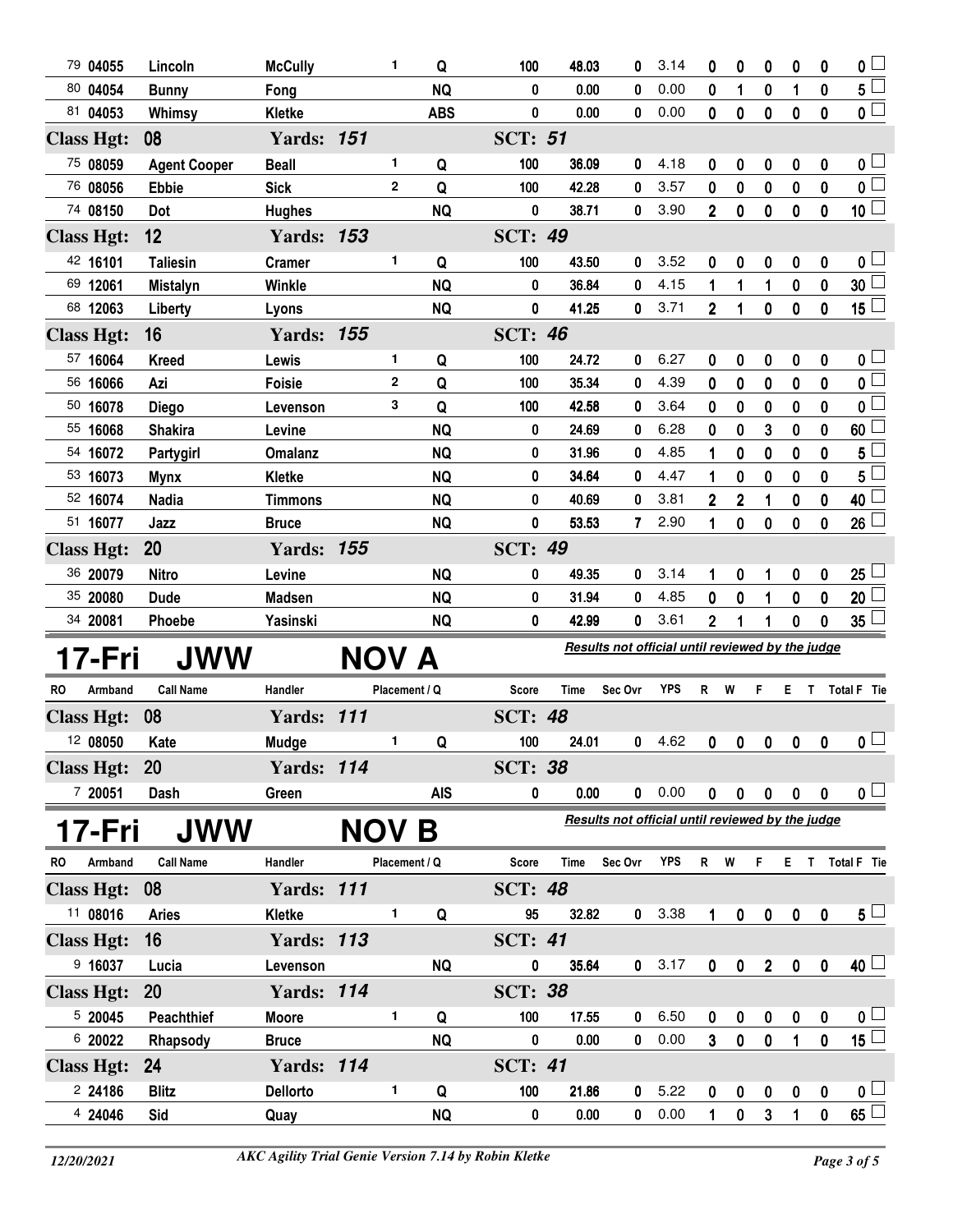| 3 24047           | Cas              | Satterfield           |                | <b>NQ</b>     | 0              | 0.00  | 0                                                | 0.00       | 2              | 1            | 0              | 1                | 0           | 15 $\lfloor$            |
|-------------------|------------------|-----------------------|----------------|---------------|----------------|-------|--------------------------------------------------|------------|----------------|--------------|----------------|------------------|-------------|-------------------------|
| 124188            | <b>Buzz</b>      | <b>Baker</b>          |                | <b>NQ</b>     | 0              | 39.78 | 0                                                | 2.87       | 0              | 0            | 3              |                  | 0           | $60\perp$               |
| 17-Fri            | <b>JWW</b>       |                       | <b>NOV</b>     | P             |                |       | Results not official until reviewed by the judge |            |                |              |                |                  |             |                         |
| Armband<br>RO.    | <b>Call Name</b> | Handler               |                | Placement / Q | <b>Score</b>   | Time  | Sec Ovr                                          | <b>YPS</b> | R              | W            | F              | E.               |             | T Total F Tie           |
| <b>Class Hgt:</b> | 12               | <b>Yards: 113</b>     |                |               | <b>SCT: 46</b> |       |                                                  |            |                |              |                |                  |             |                         |
| 10 12002          | Soda             | <b>Stuberg</b>        | 1              | Q             | 90             | 43.35 | $\mathbf{0}$                                     | 2.61       | $\mathbf{2}$   | 0            | 0              | $\boldsymbol{0}$ | $\bf{0}$    | 10 <sup>1</sup>         |
| <b>Class Hgt:</b> | 20               | <b>Yards: 114</b>     |                |               | <b>SCT: 46</b> |       |                                                  |            |                |              |                |                  |             |                         |
| 8 20031           | Frito            | <b>McDonald</b>       |                | <b>NQ</b>     | 0              | 25.29 | 0                                                | 4.51       | 1              | 1            | 1              | 0                | $\bf{0}$    | $30\lfloor$             |
| 17-Fri            | <b>JWW</b>       |                       | <b>OPEN</b>    |               |                |       | Results not official until reviewed by the judge |            |                |              |                |                  |             |                         |
| Armband<br>RO     | <b>Call Name</b> | Handler               |                | Placement / Q | Score          | Time  | Sec Ovr                                          | <b>YPS</b> | R              | W            | F.             | Е                | T           | Total F Tie             |
| <b>Class Hgt:</b> | 08               | <b>Yards: 137</b>     |                |               | <b>SCT: 49</b> |       |                                                  |            |                |              |                |                  |             |                         |
| 15 08017          | Kodak            | <b>Mork</b>           | 1              | Q             | 92             | 53.19 | 4                                                | 2.58       | 0              | 0            | 0              | 0                | $\mathbf 0$ | 8 <sup>L</sup>          |
| 18 08012          | Livvy            | Sand                  |                | <b>NQ</b>     | 0              | 69.92 | 20                                               | 1.96       | 4              | 4            | 6              | 0                | 0           | 200 <sup>1</sup>        |
| 17 08013          | <b>Sallie</b>    | <b>Bell</b>           |                | <b>NQ</b>     | 0              | 0.00  | 0                                                | 0.00       | 3              | 0            | 0              | 1                | 0           | 15                      |
| 16 08015          | <b>Toby</b>      | Ringer                |                | <b>NQ</b>     | 0              | 50.39 | $\mathbf 1$                                      | 2.72       | 0              | 0            | 1              | 0                | 0           | $22\perp$               |
| <b>Class Hgt:</b> | 16               | <b>Yards: 140</b>     |                |               | <b>SCT: 43</b> |       |                                                  |            |                |              |                |                  |             |                         |
| 13 16018          | <b>Ticket</b>    | <b>Beattie Massey</b> | 1              | Q             | 95             | 28.54 | 0                                                | 4.91       | 1              | 0            | 0              | 0                | 0           | $5^{\perp}$             |
| 12 16021          | Gordon           | Grunwald              |                | <b>NQ</b>     | 0              | 49.00 | 6                                                | 2.86       | 4              | 1            | 3              | 0                | 0           | $97\Box$                |
| <b>Class Hgt:</b> | 20               | <b>Yards: 142</b>     |                |               | <b>SCT: 41</b> |       |                                                  |            |                |              |                |                  |             |                         |
| 8 20024           | Prim             | O'Neill               |                | <b>NQ</b>     | 0              | 21.83 | 0                                                | 6.50       | 0              | 0            | 1              | 0                | 0           | 20 <sup>1</sup>         |
| 7 20025           | Leelu            | Lagrou                |                | <b>NQ</b>     | 0              | 23.54 | 0                                                | 6.03       | 0              | $\bf{0}$     | 1              | 0                | 0           | $20\lfloor$             |
| 6 20176           | Zoey             | <b>Simmons</b>        |                | <b>NQ</b>     | 0              | 0.00  | 0                                                | 0.00       | $\overline{2}$ | $\bf{0}$     | $\overline{2}$ | 0                | 0           | $50\perp$               |
| <b>Class Hgt:</b> | 24               | <b>Yards: 142</b>     |                |               | <b>SCT: 43</b> |       |                                                  |            |                |              |                |                  |             |                         |
| 4 24027           | Jane             | Larkin                |                | <b>NQ</b>     | 0              | 62.26 | 19                                               | 2.28       | 3              | 0            | 2              | 0                | 0           | $93\perp$               |
| 3 24029           | Keane            | Wallace               |                | <b>NQ</b>     | 0              | 42.94 | 0                                                | 3.31       | 2              | 0            | 0              | 0                | 0           | 10 <sup>1</sup>         |
| 2 24185           | Quest            | Forde                 |                | <b>NQ</b>     | 0              | 30.24 | 0                                                | 4.70       | 1              | 0            |                | 0                | 0           | 25 <sup>1</sup>         |
| 124187            | Fawkes           | Westfall              |                | <b>NQ</b>     | 0              | 33.61 | 0                                                | 4.22       | 1              | $\mathbf{0}$ | $\mathbf{2}$   | 0                | 0           | 45                      |
| 5 24026           | Mandy            | <b>Strauss</b>        |                | <b>ABS</b>    | 0              | 0.00  | 0                                                | 0.00       | 0              | 0            | 0              | 0                | 0           | 0 <sub>0</sub>          |
| 17-Fri            | <b>JWW</b>       |                       | <b>OPENP</b>   |               |                |       | Results not official until reviewed by the judge |            |                |              |                |                  |             |                         |
| Armband<br>RO     | <b>Call Name</b> | Handler               |                | Placement / Q | Score          | Time  | Sec Ovr                                          | <b>YPS</b> | R              | W            | F.             | E.               |             | T Total F Tie           |
| <b>Class Hgt:</b> | 12               | <b>Yards: 140</b>     |                |               | <b>SCT: 48</b> |       |                                                  |            |                |              |                |                  |             |                         |
| 14 12003          | Taz              | <b>Critchlow</b>      |                | <b>NQ</b>     | 0              | 68.40 | 20                                               | 2.05       | 3              | 0            |                | $\pmb{0}$        | $\mathbf 0$ | $75 \Box$               |
| <b>Class Hgt:</b> | <b>20</b>        | <b>Yards: 142</b>     |                |               | <b>SCT: 48</b> |       |                                                  |            |                |              |                |                  |             |                         |
| 920159            | Eiger            | <b>Dalzell</b>        | 1.             | Q             | 100            | 43.13 | 0                                                | 3.29       | 0              | 0            | 0              | 0                | 0           | $0\sqcup$               |
| 10 20010          | Eminem           | <b>Daizell</b>        | $\overline{2}$ | Q             | 100            | 45.82 | 0                                                | 3.10       | 0              | 0            | $\mathbf 0$    | $\mathbf 0$      | 0           | $\overline{\mathbf{0}}$ |
| 11 20009          | <b>FX</b>        | <b>Hartley</b>        |                | <b>NQ</b>     | 0              | 61.30 | 13                                               | 2.32       | 4              | $\mathbf{2}$ | $\mathbf 0$    | 0                | 0           | 56 <sup>1</sup>         |
| 17-Fri            | <b>JWW</b>       |                       | <b>PRM</b>     |               |                |       | Results not official until reviewed by the judge |            |                |              |                |                  |             |                         |
| RO<br>Armband     | <b>Call Name</b> | Handler               |                | Placement / Q | Score          | Time  | Sec Ovr                                          | YPS        | R              | W            | F.             | E.               |             | T Total F Tie           |
| <b>Class Hgt:</b> | 12               | Yards: 0              |                |               | <b>SCT: 48</b> |       |                                                  |            |                |              |                |                  |             |                         |
| 23 12087*         | Maxx             | <b>Schmidt</b>        | $1^*$          | Q             | 100            | 38.27 | 0                                                | 0.00       | 0              | 0            | 0              | 0                | $\mathbf 0$ | $\mathbf{0}$ $\Box$     |
| 24 12086*         | <b>Neko</b>      | <b>Burns</b>          |                | <b>NQ</b>     | 0              | 42.07 | $\mathbf 0$                                      | 0.00       | 1              | 3            | 1              | $\pmb{0}$        | $\mathbf 0$ | $40\perp$               |

*12/20/2021 Page 4 of 5 AKC Agility Trial Genie Version 7.14 by Robin Kletke*